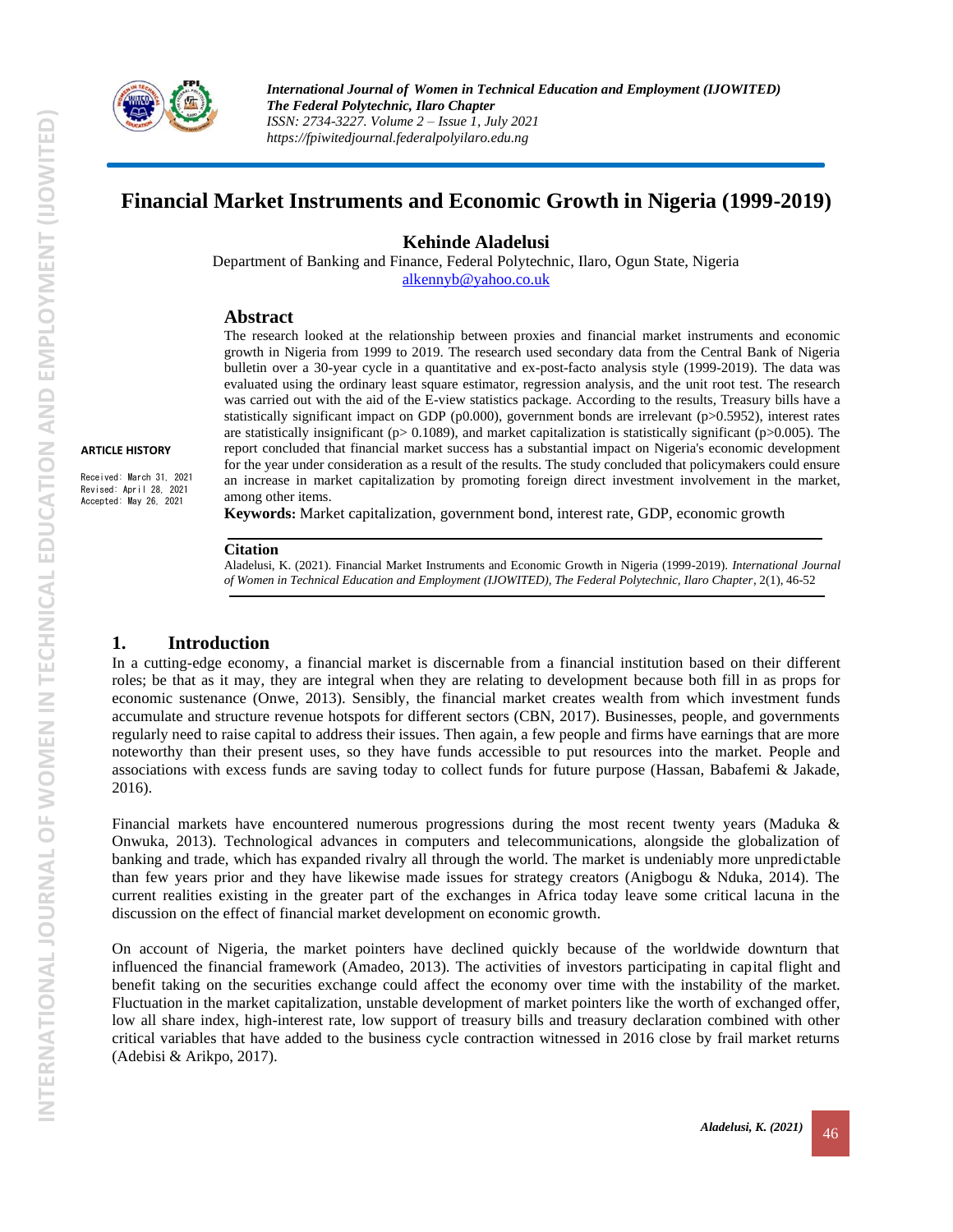

It is against this bedrock that this study is embarked upon to investigate the effect of the financial market on the Economic growth of Nigeria from 1990-2019. The study aims to look at the impact of treasury bills on Nigeria's gross domestic product. In addition, the research aims to determine the effect of government bonds on Nigeria's GDP. Furthermore, the report aims to assess the relationship between interest rates and Nigeria's GDP. Moreso, the study aims to investigate the impact of market capitalization on Nigeria's GDP.

The financial market in any economy of the world assumes a significant part as a driver of sustainable development. The market offers etymological that types of assistance to the necessities of the economy works with the preparation of excess asset from the excess to the deficiency sector of the economy and from the domestic and unfamiliar sources and ideally allows such assembled assets to the shortage sector of the economy for the productive venture. The current resilience of the stock market has been boosted by light capital flows between country borders. The securities exchange is an important aspect of the capital system that causes speculation. The financial exchange improves financial backers' speculation chances by opening doors to the offer of protections when a need for cash/liquidity arises, and it allows investors to switch their capital portfolio decisions (Nwosa, 2015).

Nzotta and Okereke (2009) experimentally examined the effect of the Nigerian capital market on her financial advancement from 1981 to 2008. Utilizing the ordinary least square it was tracked down that the capital market lists have not to effect essentially on the GDP. To position the economy for expansion, the investigation indicates that the government be encouraged to put in place steps to increase investors' confidence and activities in the market, allowing it to contribute significantly to the Nigerian financial turn of events.

[Capital Asset Pricing Model](http://www.investopedia.com/terms/c/capm.asp) (CAPM) is a model for evaluating volatile securities that portray the relationship between risk and anticipated return. An asset's or a portfolio's usual return exceeds the rate on a risk-free security plus a risk premium, according to CAPM. The speculation should not be pursued if the anticipated return would not equal or surpass our required return. The following formula is often used to depict the CAPM relationship: required or anticipated return =  $RF$  Rate + (Market Return –  $RF$  Rate) Beta.

The Loanable funds theory was formed by the Swedish financial expert Knut Wicksell during the 1900s. As per him, the degree of interest rates is controlled by the organic market of loanable funds accessible in an economy's credit market. The term loanable funds allude to the amounts of money offered for loaning and requested by customers or investors during a given period. The interest rate in the model is controlled by the communication between likely borrowers and possible savers. This hypothesis proposes that speculation and reserve funds in the economy decide the degree of long-haul interest rates. Momentary interest rates, nonetheless, are controlled by an economy's financial and money related conditions.

In Nigeria, Adebisi & Arikpo (2017) looked into the relationship between financial market execution and unfamiliar portfolio interest. The data used in the audit came from the CBN's observable announcements from 1984 to 2015. The exploratory methodology was paired with an ex-post facto research schedule, and data was collected using a task area description. The Autoregressive Distributive Lag (ARDL) process was used to analyze the results. According to the conclusions of the inquiries, there is no long-term causal relationship between financial market execution and unfamiliar portfolio concern in Nigeria.

Additionally, Hassan, Babafemi & Jakade (2016) analyzed the effect of financial market advancement on economic growth in Nigeria utilizing yearly time arrangement information covering the time of 1981-2014. The examination utilized the Vector Error Correction Model (VECM) as the econometric system. The experimental outcomes show that generally speaking there is a constructive outcome of financial market advancement on economic growth in Nigeria. Nearly, every one of the financial markets, to be specific, stock, capital and money market have been found to have a huge positive contact except for just unfamiliar trade market contrarily affecting economic growth. Based on the discoveries of the investigation, it was suggested that there is a requirement for an extensive financial change to redesign the whole Nigerian financial framework to support business and venture exercises in the country.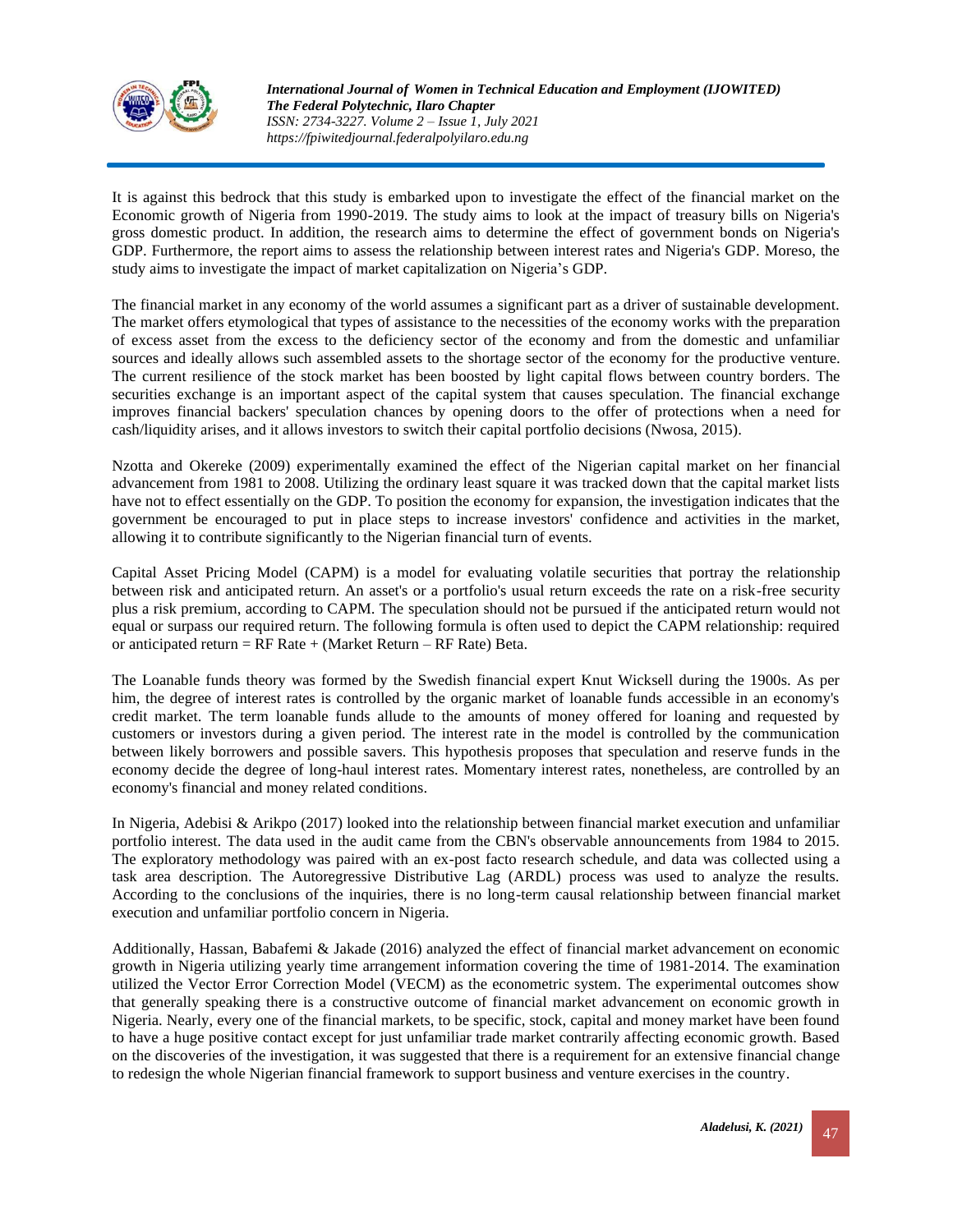

## **2. Materials and Methods**

To accomplish the point of the investigation, both quantitative and ex-post facto research design was adopted. The population in this investigation is the Nigerian financial market. The samples of this examination are the money market and capital market. The data utilized for this research are annual time series from 1999 to 2019 for convenience reason. They are sourced from the Central Bank of Nigeria (CBN) Statistical Bulletin (2019). Factors, for example, Treasury bills, treasury certificates, government bonds and equities are accumulated from the Central Bank of Nigeria Statistical Bulletin. The study made use of computer software 'E-views' version 9.0 to analyse the data. The research relied on Ordinary Least Square Estimator (OLS) and various regression techniques in evaluating the correlation between the selected variables. Unit root test and Regression were analysed in the study.

### **Model Specification**

The impact of financial market results on Nigerian economic development is investigated in this report (1990-2019). The time-series data covered a 30-year cycle from 1990 to 2019 and was based on secondary data from the Central Bank of Nigeria (CBN) statistical bulletin (2019).

This model employed some variables identified from previous studies GDP = f (TB, GB, INT,MCAP) …………………………………………….(1) An Econometric Function

### **RGDP =β0+β1 TB +β2 GB +β3 INT+ β4MCAP+ µ--------Eqn (2)**

Where; RGDP= Real Gross Domestic Product  $TB = Treasury$  Bills GB = Government Bonds INT= Interest rate MCAP= Market Capitalization β0=Constant term β1- β4=Coefficients of explanatory variables . µ=Error term

### **3. Results**

This section of the paper presented the descriptive and inferential results in turn

Table 1: Unit Root Test at First Differenced Group unit root test: Summary Series: GDP, TB, GB, INT, MCAP Date: 02/24/19 Time: 23:18 Sample: 1990 2019 Individual consequences of exogenous factors Total lags are automatically selected. Automatic collection of the lag period based on SIC: 0 to 6 Automatic bandwidth discovery by Newey-West and the Bartlett kernel

| Method                                             | <b>Statistic</b>         | $Prob.**$ | Cross-<br>sections | Obs |  |  |  |  |
|----------------------------------------------------|--------------------------|-----------|--------------------|-----|--|--|--|--|
| Null: unit root (assumes common unit root process) |                          |           |                    |     |  |  |  |  |
| Levin, Lin $\&$ Chu t <sup>*</sup>                 | $-3.79282 \qquad 0.0001$ |           |                    | 131 |  |  |  |  |

Null: unit root (assumes individual unit root process)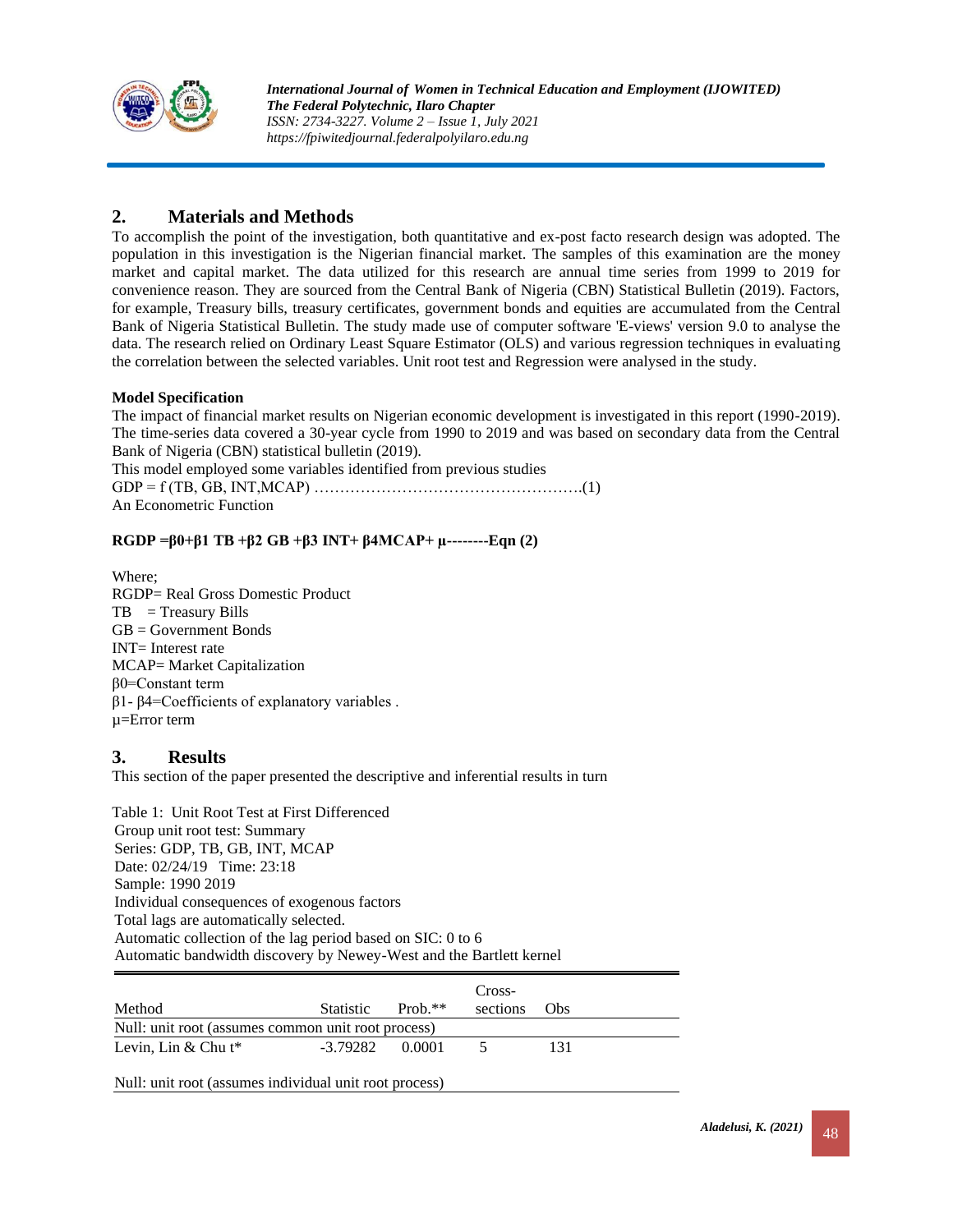

*International Journal of Women in Technical Education and Employment (IJOWITED) The Federal Polytechnic, Ilaro Chapter ISSN: 2734-3227. Volume 2 – Issue 1, July 2021 https://fpiwitedjournal.federalpolyilaro.edu.ng*

| Im, Pesaran and Shin W-stat | $-4.87978$ 0.0000 |        | -131 |  |
|-----------------------------|-------------------|--------|------|--|
| ADF - Fisher Chi-square     | 66.8319           | 0.0000 | -131 |  |
| PP - Fisher Chi-square      | 83.2369           | 0.0000 | 139  |  |

\*\* Fisher evaluation probabilities are calculated using an asymptotic Chi-square distribution. All other experiments are based on the assumption of asymptotic normality.

The unit root test was developed to show the test's performance, exogenous variables, and alternate test conditions. The fundamental test outcomes are presented in the lower part of the outline output and are coordinated by both the null hypothesis and the alternative hypothesis about the type of unit root measure. The LLC, IPS, and Fisher tests fail to reject the null of a unit root, but all of the results show the existence of a unit root at the stage. Nonetheless, from the first distinction, GDP, TB, GB, INT, and MCAP are usually stationary. This means that none of the variables has a unit root.

Table 2: Regression Result Dependent Variable: GDP Method: Least Squares Date: 02/24/19 Time: 23:19 Sample (adjusted): 1990 2019 Included observations: 29 after adjustments

| <b>Variable</b>    | Coefficient  | <b>Std. Error</b>      | t-Statistic | Prob.    |
|--------------------|--------------|------------------------|-------------|----------|
| <b>TB</b>          | 24.32593     | 2.511038               | 9.687598    | 0.0000   |
| <b>GB</b>          | 1.667652     | 3.096757               | 0.538516    | 0.5952   |
| <b>INT</b>         | $-523.9250$  | 314.6570               | $-1.665067$ | 0.1089   |
| <b>MCAP</b>        | 1.239871     | 0.407364               | 3.043641    | 0.0056   |
| C                  | 4706.359     | 4993.274               | 0.942540    | 0.3553   |
| R-squared          | 0.976274     | Mean dependent var     |             | 24984.69 |
| Adjusted R-squared | 0.972320     | S.D. dependent var     |             | 32815.83 |
| S.E. of regression | 5459.705     | Akaike info criterion  |             | 20.20376 |
| Sum squared resid  | $7.15E + 08$ | Schwarz criterion      |             | 20.43950 |
| Log-likelihood     | $-287.9546$  | Hannan-Quinn criteria. |             | 20.27759 |
| F-statistic        | 246.8870     | Durbin-Watson stat     |             | 0.981326 |
| Prob(F-statistic)  | 0.000000     |                        |             |          |

### **4. Discussion**

**The goodness of Data Fit**. Data should be fitted sensible well. That is, the value of R2 ought to be sensible high in any event over 60%. The higher the R2, the fitted the data. In this model, it was discovered that R2 is 0.976274 which is very acceptable. Since 98 percent is more than 60 percent, which implies that the model is pleasantly fitted. The adjusted R2 which is 0.969760 (97%) could be additionally clarified that exchange rate, treasury bills, government bonds, interest rate and market capitalization are acceptable factors to clarify economic growth while the excess 3 percent are components or factors that were excluded from the model however been captured by error term which is equipped for affecting the reliant variables.

#### **Coefficient of variables**

The sign of the coefficients can be determined by economic theory or expectation, as well as other people's perceptions or instincts. The predicted coefficients are seen in the "Coefficient" column. The basic OLS formula is used to calculate the least squares regression coefficients.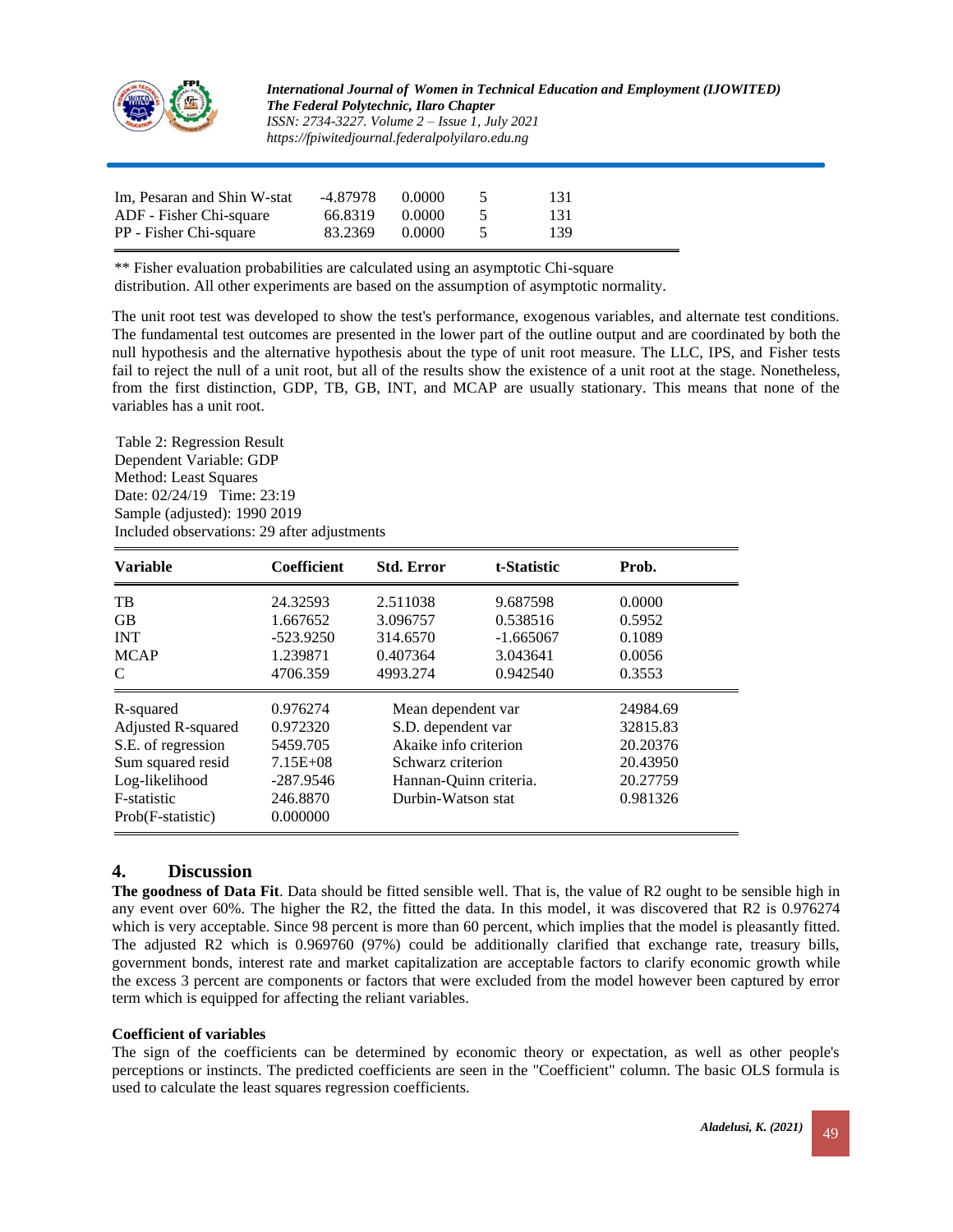

The coefficient calculates the mean contribution of the independent variable to the dependent variable in the basic linear models discussed here, with all other variables kept constant. The slope of the relationship between the respective independent variable and the dependent variable is interpreted as the other coefficients, given that all other variables remain constant.

#### **GDP = 4706.359 + 24.32593TB + 1.667652GB -523.9250INT + 1.239871 MCAP**

The value of the constant is 4706.359; this implies that gross domestic product will be expanding at 4706.359 units while other factors stay steady. The coefficient of the Treasury bill is 24.32593, which implies that for each unit expansion in the Treasury bill, there will be a similar unit expansion in real gross domestic product. The coefficient of a government bond is 1.667652, this suggests that for each unit expansion in government bond there will be a similar unit expansion in real gross domestic product. The coefficient of interest rate is - 523.9250, which implies that for each unit increment interest rate, there will be a similar unit decline in real gross domestic product. The coefficient of market capitalization is 1.239871; this implies that for each unit expansion in market capitalization, there will be a similar unit increment in real gross domestic product.

**F-statistics**: This tests the joint significance of the variables employed. To describe the dependent variable, the independent variables must be mutually relevant. The F-test can be used to verify this. We will deny the null hypothesis and consider the alternative hypothesis if the p-value of the F statistic is less than 5% (0.05). If not, we should do the same.

#### **Test of Hypotheses**

**Decision rule:** If the p-value of t statistics is less than 5%, we will reject the null hypothesis and accept the alternative hypothesis (0.05). Alternatively, we reverse the process.

#### **Hypothesis One:**

*H01: Treasury bills have no significant effect on Real Gross Domestic Product (GDP) in Nigeria. H02: Government bonds have no impacts on Real Gross Domestic Product (GDP) in Nigeria. H03: Interest rate has no significant relationship with Real Gross Domestic Product (GDP) in Nigeria H04: Market capitalization has no significant relationship with Real Gross Domestic Product (GDP) in Nigeria.*

The p-value of the Treasury bill is 0.0000, which is less than 0.05 percent degree of importance, according to the results in table 2. As a result, the analysis rejects the null hypothesis and accepts the alternative. In light of this, the study claims that Nigeria's Treasury bill has a vital relationship with actual GDP. This means that the government should make adequate use of the country's treasury bills to boost the country's actual GDP.

Furthermore, as seen in table 2, the p-value of the Government bond is 0.5952, which is significantly higher than the 0.05 percent range of importance. As a result, the analysis accepts the null hypothesis while dismissing the alternative hypothesis. Given this, the analysis assumes that government bonds in Nigeria have no significant relationship with actual GDP. This implies that financial institutions should stop issuing government bonds because it has a negative impact on the country's actual GDP.

The p-value of the interest rate is 0.1089, which is higher than the 0.05 percent range of importance, as seen in table 2. The research accepts the null hypothesis and refuses the alternate hypothesis in this way. As a result, the report concludes that interest rates in Nigeria have no meaningful relationship with actual GDP. This implies that interest rates should be directed efficiently and held within reach for firms to obtain credit and invest in their manufacturing operation. This would aid in the expansion of the economy's actual GDP.

At last, from the data in table 2, the p-value of Market capitalization is 0.0056 which is under 0.05 percent level of significance. Thusly, the study dismisses the null hypothesis and acknowledges the alternative hypothesis. In light of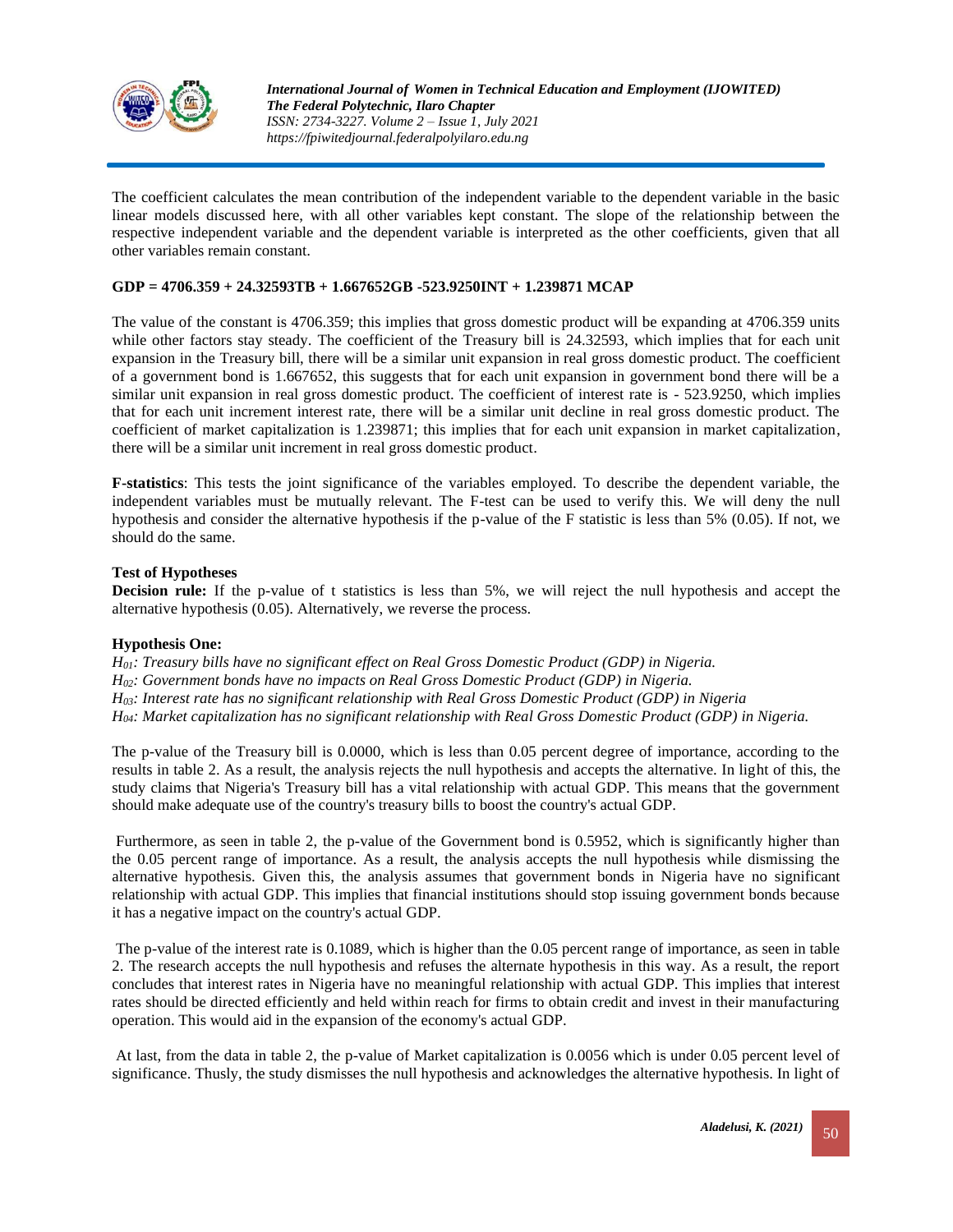

this, the study reasons that Market capitalization has a critical relationship with real Gross Domestic Product in Nigeria.

#### **Discussion of findings**

The study set out on the examination of the relationship that exists between the financial market and economic growth in Nigeria. Data identifying with Treasury charge, government bonds, interest rates, market capitalization and gross domestic product were gathered for a time of 30 years (1990-2019) to test the expressed speculations. Unit root test as directed on the data and the factors were discovered to be fixed. Relapse result uncovered that Treasury bill is genuinely critical (p<0.000), a government bond is measurably unimportant (p>0.5952), Interest rates were likewise discovered to be measurably immaterial (p>0.1089) while Market capitalization was discovered to be genuinely huge (p<0.0056). The ramifications of these outcomes are that lone Treasury bill and Market capitalization are equipped for affecting economic growth in Nigeria which was proxied by real Gross Domestic Product (rGDP) as indicated by the aftereffect of the study.

### **5. Conclusion**

This study analyzed the impact of the financial market on economic growth in Nigeria. It covers the time of 30 years. The aftereffect of the data investigation uncovered that the Treasury bill positively affects gross domestic product and was discovered to be genuinely huge  $(t=9.687, p<0.000)$ , given this, the study infers that the Treasury bill has a critical relationship with Gross Domestic Product in Nigeria. Government bond was found to show a beneficial outcome on the gross domestic product yet is measurably irrelevant (t=0.5385, p>0.5952), subsequently, the study infers that Government bond has no critical relationship with Gross Domestic Product in Nigeria.

Interest rate negatively affects gross domestic product and is additionally genuinely immaterial (t= $-1.665$ , p $>0.108$ ), in light of this outcome, the study reasons that interest rate has no huge relationship with Gross Domestic Product in Nigeria.

In conclusion, market capitalization was discovered to be emphatically identified with the gross domestic product and measurably critical ( $t=3.043$ ,  $p<0.005$ ), consequently, the study infers that Market capitalization has a huge relationship with real Gross Domestic Product in Nigeria. To summarize, given the outcomes acquired, the study presumed that the financial market significantly affects economic growth in Nigeria.

The discoveries of this study are following the discoveries of Hassan, Babafemi and Sulong (2015). In any case, the discoveries of this study are not in line with the discoveries of Adebisi and Arikpo (2017); Umar, Ismail and Sulong (2015). As a result of these findings, the study indicates that strategy makers should allow foreign direct investment funding in the region to ensure an increase in market capitalization. In addition, the stock market must be energised and strengthened; more businesses should be encouraged to list on the market's floor. Given their near affinity with grass-roots fund mobilization ability, small and medium-sized businesses should be allowed access to the market for investible funds.

#### **References**

- Adebisi, A & Arikpo, O. F. (2017). Financial market performance and foreign portfolio inflows to Nigeria: autoregressive distributive lag approach. *International Journal of Research – Granthaalayah, 5*(6), 71-81.
- Adenuga, A.O. (2011). Stock market development indicators and economic growth in Nigeria (1990-2009): Empirical investigations. *Central Bank of Nigeria, Economic and Financial Review, 48*(1), 33-45.
- Amadeo, K (2013). *An Introduction to the Financial Markets, Definition, Types and Function*. Available at http://useconomy.about.com/od/themarkets/a/capital\_markets.htm